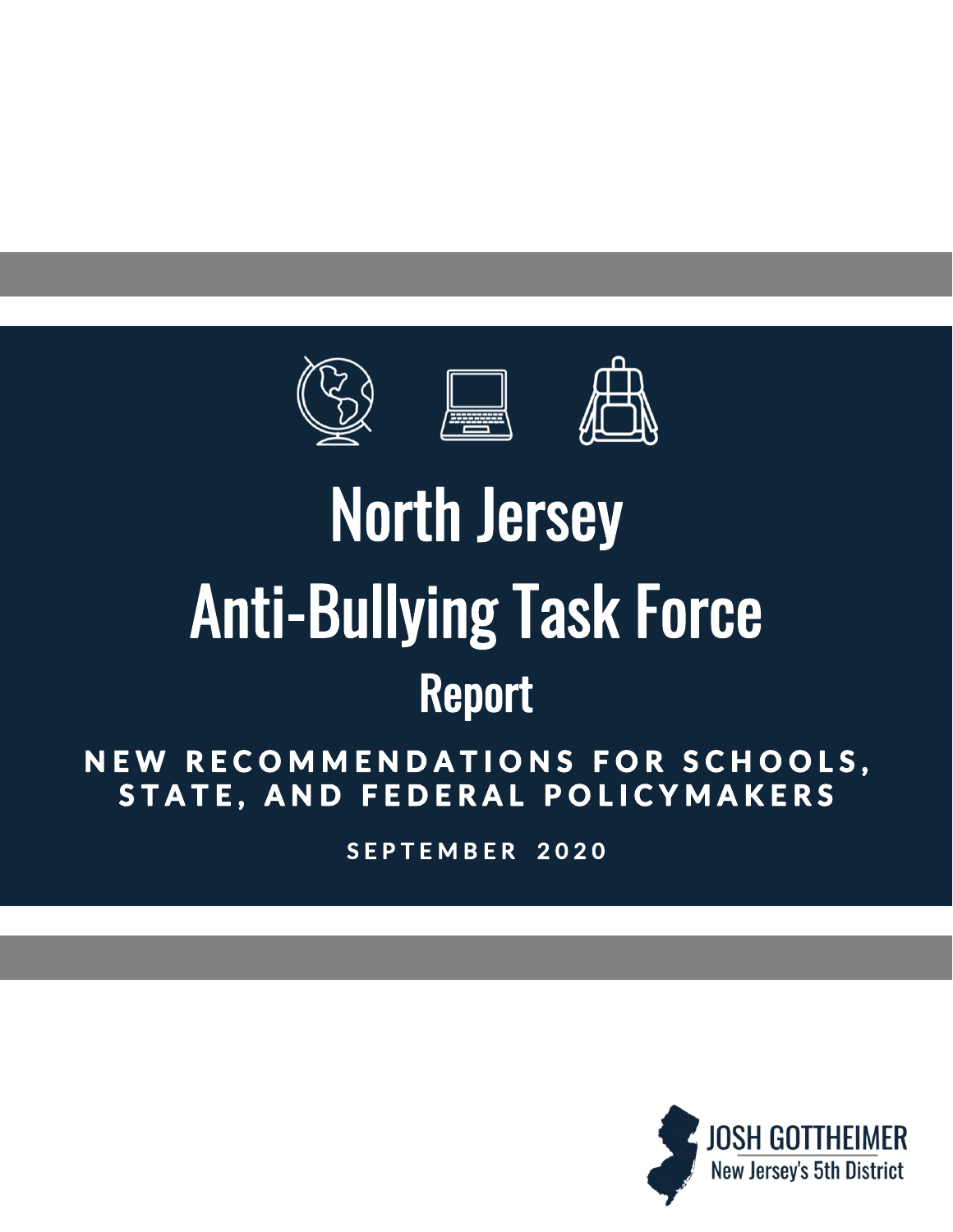# **North Jersey Anti-Bullying Task Force Report**

### **Executive Summary**

This report's findings are a product of a task force that parents asked me to organize last year to combat the bullying that has continued to plague our schools and communities. The North Jersey Anti-Bullying Task Force, under the leadership of Jane Clementi, spent the last months speaking with experts, practitioners and teachers, reviewing academic studies and findings, and digging into New Jersey's Anti-Bullying Bill of Rights, New Jersey's Harassment, Intimidation, and Bullying laws, school bullying policies, and federal anti-bullying laws.

Members of the Task Force, which include teachers, students, parents, administrators, mental health professionals, bullying researchers, anti-bullying specialists, and members of law enforcement, drew upon their personal experiences with bullying policies to recommend changes to improve both state and federal antibullying laws. This report is based on their recommendations.

Among other findings, the Task Force concluded that the New Jersey State bullying law excludes many types of bullying and includes other behaviors that do not constitute bullying. Additionally, the Task Force found that the efficiency and effectiveness of investigations into bullying incidents could be improved and that teachers, staff, parents, and community members could be better equipped to address bullying situations to help achieve more positive outcomes. Furthermore, the Task Force identified missed opportunities to prevent future bullying incidents and improve the well-being of both the targets and the aggressors. Lastly, the Task Force found that increasingly prevalent cyberbullying incidents are not being prevented or resolved as successfully as they could be.

The Task Force's recommendations to schools and State and Federal policymakers fall into five major categories:

- 1. Redefining the New Jersey definition of bullying;
- 2. Improving investigations into bullying incidents;
- 3. Improving and expanding training for teachers and staff;
- 4. Incorporating mental health services into the school setting; and
- 5. Addressing cyberbullying earlier and beyond school settings.

The report concludes that there are a number of ways that schools, states, and the federal government could improve in how they handle bullying incidents. The Task Force is hopeful that adopting some or all these recommendations will help reduce bullying incidents throughout New Jersey and the country. On behalf of the families in the Fifth District, I am grateful for the tireless work of the Task Force and their commitment to addressing this important issue is reflected in an excellent work product. More work lies ahead, especially to confront new challenges posed by living in a COVID-19 digital world, but the foundation has now been set. I hope policy makers on all levels will take action based on these evidence-based recommendations.

**Josh Gottheimer** U.S. Congressman New Jersey's Fifth Congressional District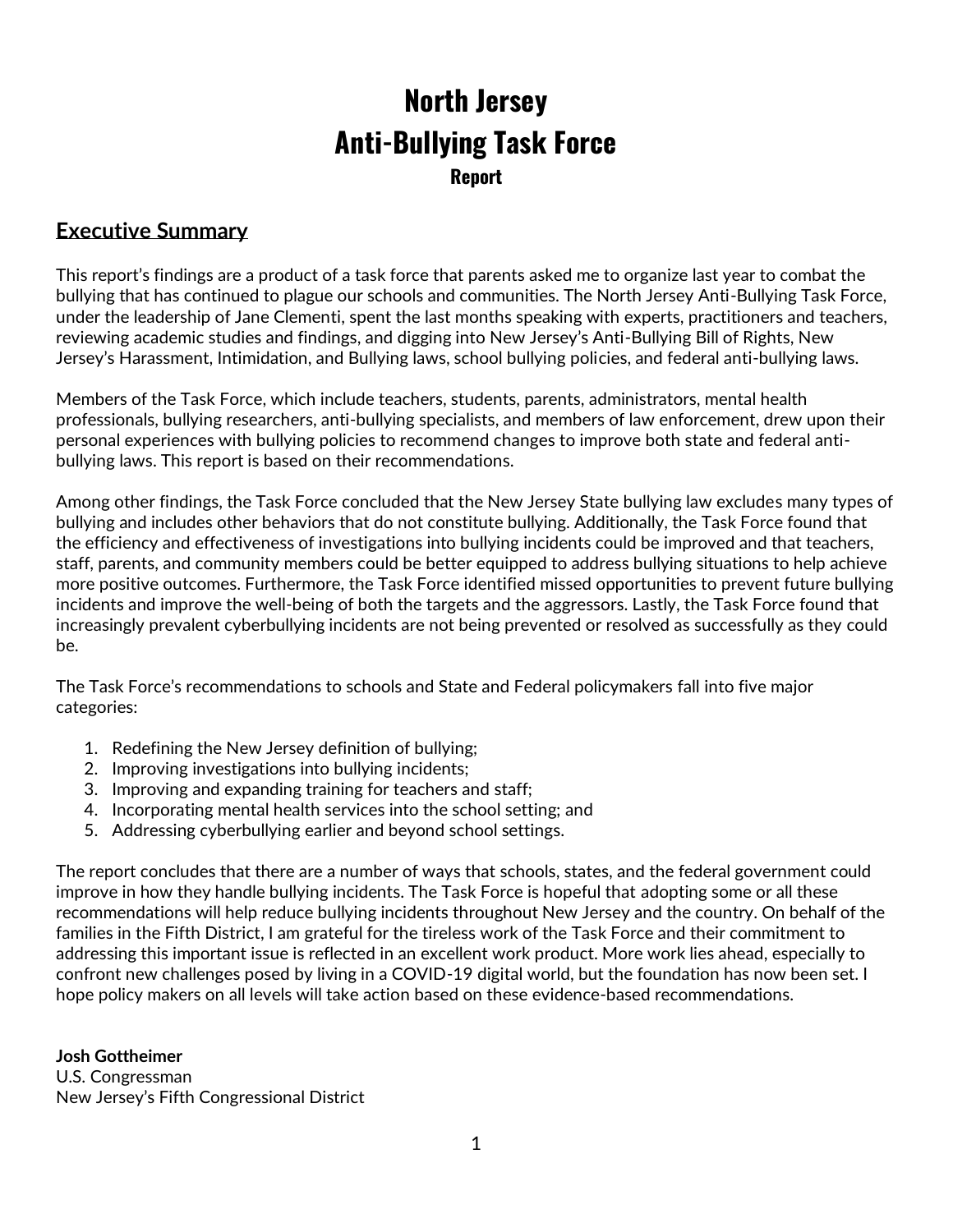# **North Jersey Anti-Bullying Task Force Report**

On January 13, 2020, U.S. Congressman Josh Gottheimer (NJ-5) announced a [Five-Point Anti-Bullying](https://gottheimer.house.gov/news/documentsingle.aspx?DocumentID=1708)  [Action Plan](https://gottheimer.house.gov/news/documentsingle.aspx?DocumentID=1708) to improve data and incident reporting, to increase conversations between schools and parents, to help schools take more proactive steps with the right policies, to find and share the best practices on the local level, and to ensure social media companies are properly combating cyberbullying.

Within his Action Plan, Congressman Gottheimer announced a new North Jersey Anti-Bullying Task Force (Task Force), consisting of a cross-section of community stakeholders, including parents, teachers, students, administrators, child advocates, and experts. The Task Force is chaired by Jane Clementi, founder of the Tyler Clementi Foundation.

# **Task Force Members**

- Jane Clementi, Chair, Cofounder of the Tyler Clementi Foundation
- Dr. Sarah Amador, Psychological Associates of North Jersey, LLC
- Becky Carlson, Executive Director of Center for Prevention and Counseling
- Alisha De Lorenzo, Interim Deputy Director of Garden State Equality
- Aidan Holt, Ridgewood High School Student
- Tammi Kaminski, Parent and Educational Advocate
- Carrie Leonard, Dean of Students at Martin J. Ryerson Middle School
- Joe Licata, CEO of Boys & Girls Clubs of Lower Bergen County
- Carla Mancuso, Special Education Teacher Reading Specialist at High Point High School
- Dr. Vivek Singh, Associate Professor at Rutgers University
- Donna West, Nellie K. Parker Elementary School Teacher
- Daniel Young, Vernon Township Police Chief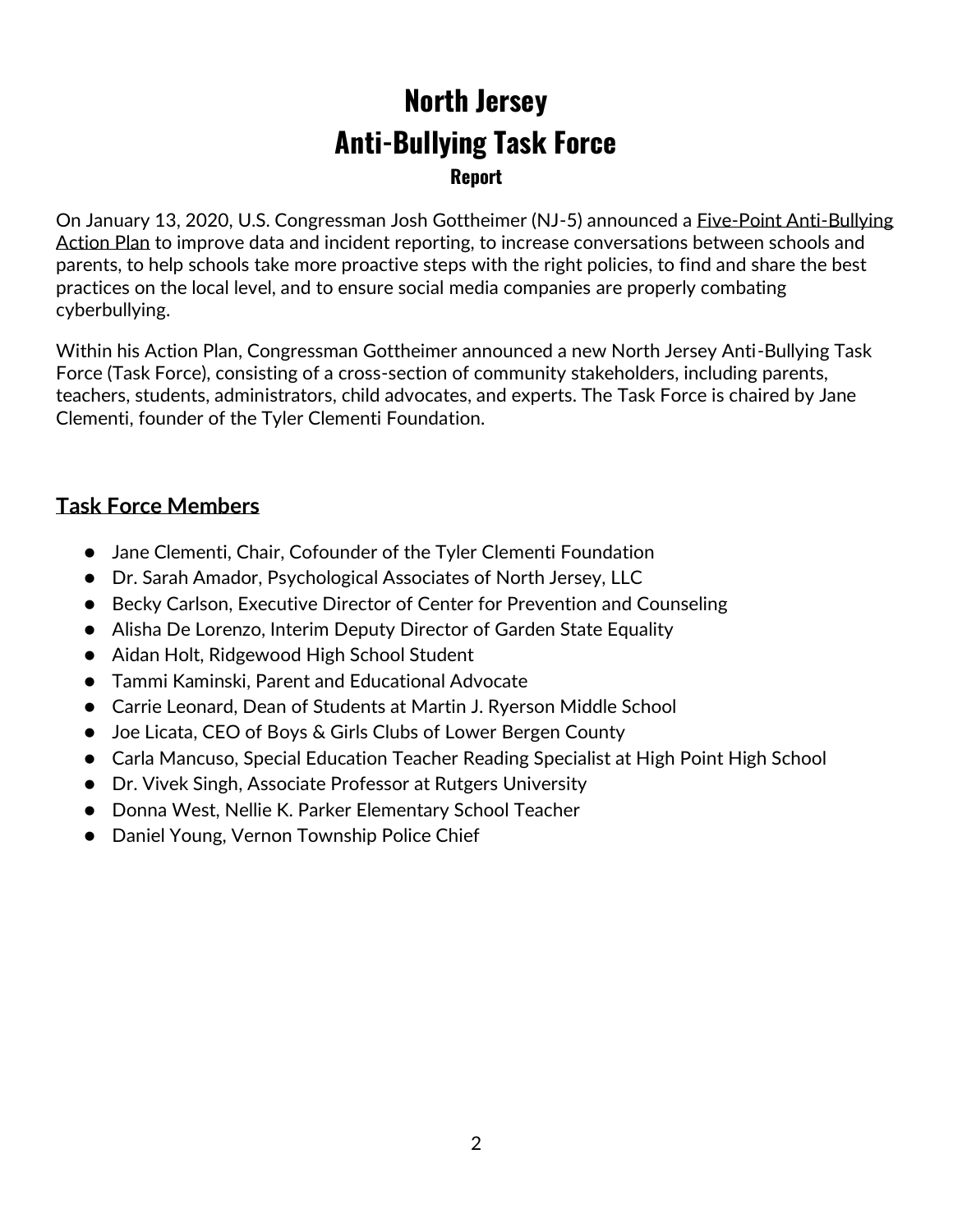# **Current New Jersey Anti-bullying Law**

New Jersey has taken significant steps in combating bullying, including the passage of the [Anti](https://www.njleg.state.nj.us/2010/Bills/PL10/122_.PDF)[bullying Bill of Rights Act \(ABR\),](https://www.njleg.state.nj.us/2010/Bills/PL10/122_.PDF) which was signed into law in 2011. This anti-bullying law is one of the strongest in the country, requiring schools to prevent, report, investigate, and respond to bullying, as well as train teachers, staff, and school board members. However, not all forms of bullying are prevented or addressed by this law, as the Task Force has outlined in this report.

**Definition of Harassment, Intimidation, and Bullying (HIB)**: According to New Jersey law, any gesture, any written, verbal or physical act, or any electronic communication, whether it be a single incident or a series of incidents, that is reasonably perceived as being motivated either by an actual or perceived characteristic, such as:

- Race, color, religion, ancestry, national origin, gender, sexual orientation, gender identity and expression, or a mental, physical or sensory disability or by any other distinguishing characteristic; and that
- Takes place on school property, at any school-sponsored function, on a school bus, or off school grounds, that substantially disrupts or interferes with the orderly operation of the school or the rights of other students; and that
- A reasonable person should know, under the circumstances, will have the effect of physically or emotionally harming a student or damaging the student's property, or placing a student in reasonable fear of physical or emotional harm to his person or damage to his property; or
- Has the effect of insulting or demeaning any student or group of students; or
- Creates a hostile educational environment for the student by interfering with a student's education or by severely or pervasively causing physical or emotional harm to the student.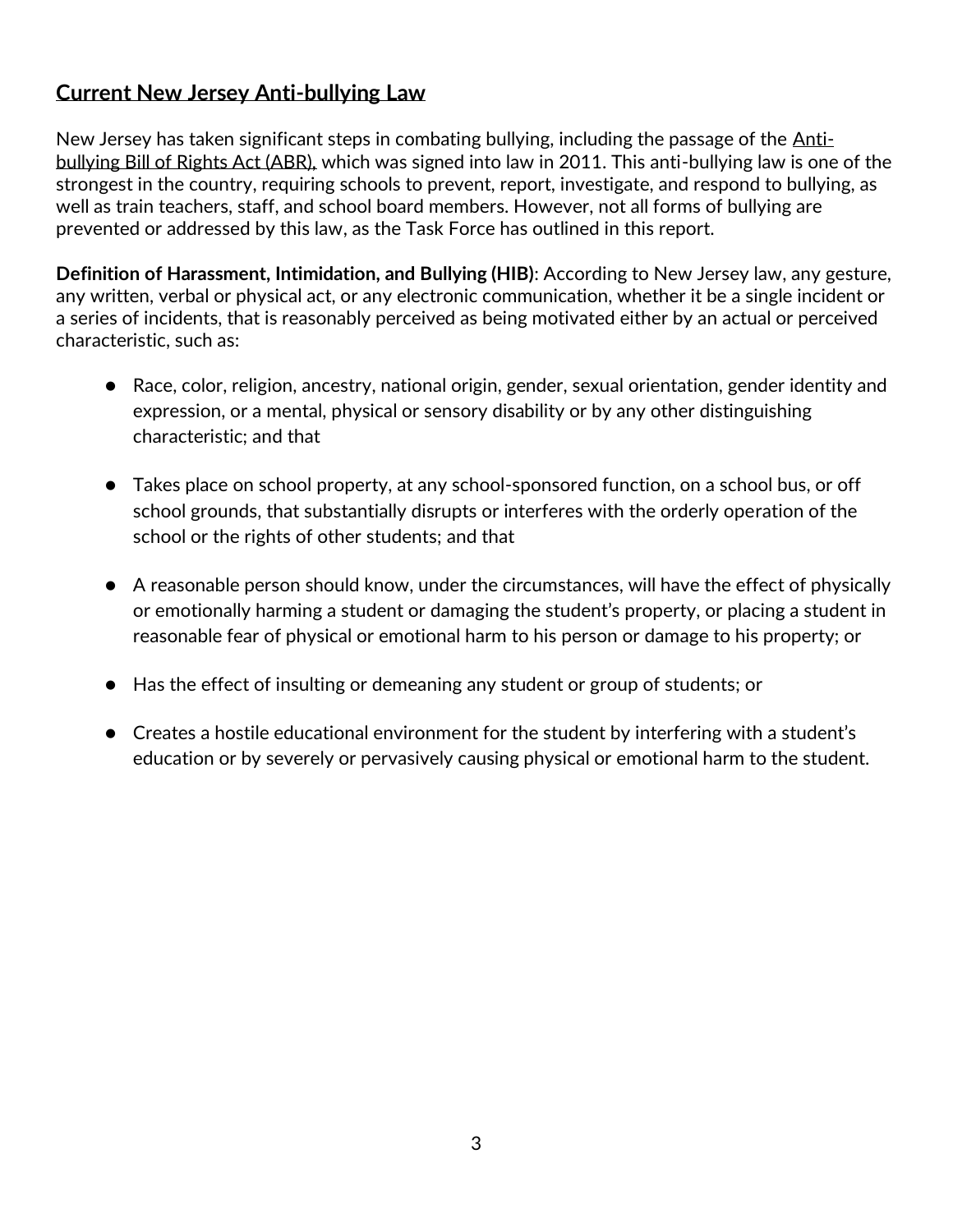# **Definitions for the Purpose of this Report**

**Aggressor**: A student or an adult who harasses, intimidates or bullies another person(s), where the behavior is one-sided.

**[Anti-Bullying Bill of Rights Act \(ABR\)](https://www.njleg.state.nj.us/2010/Bills/PL10/122_.PDF)**: New Jersey's anti-bullying law that includes the requirements school districts and schools must follow in preventing and responding to harassment, intimidation and bullying.

**Anti-Bullying Specialist (ABS):** The primary school staff member responsible for preventing, identifying, and addressing bullying incidents within his or her school. The ABS is responsible for leading a school's safety team and for investigating reported incidents of bullying, among other duties in the ABR.

**Bullying**: Behavior in which a student, the aggressor, acts in a way that is meant to emotionally or physically harm another student, the target.

**Cyberbullying**: A form of bullying that involves the use of electronic equipment, such as computers and cell phones. An example could include sending hurtful or unwanted text messages to another person's cell phone.

**Digital Citizenship**: The responsible use of technology by anyone who uses computers, the Internet, and digital devices to engage with society on any level.

**New Jersey Department of Education (NJDOE)**: The State Department responsible for overseeing ABR adherence.

**Target**: A student who is harassed, intimidated or bullied by another student or an adult.

**Trauma**: An emotional response to a distressing event.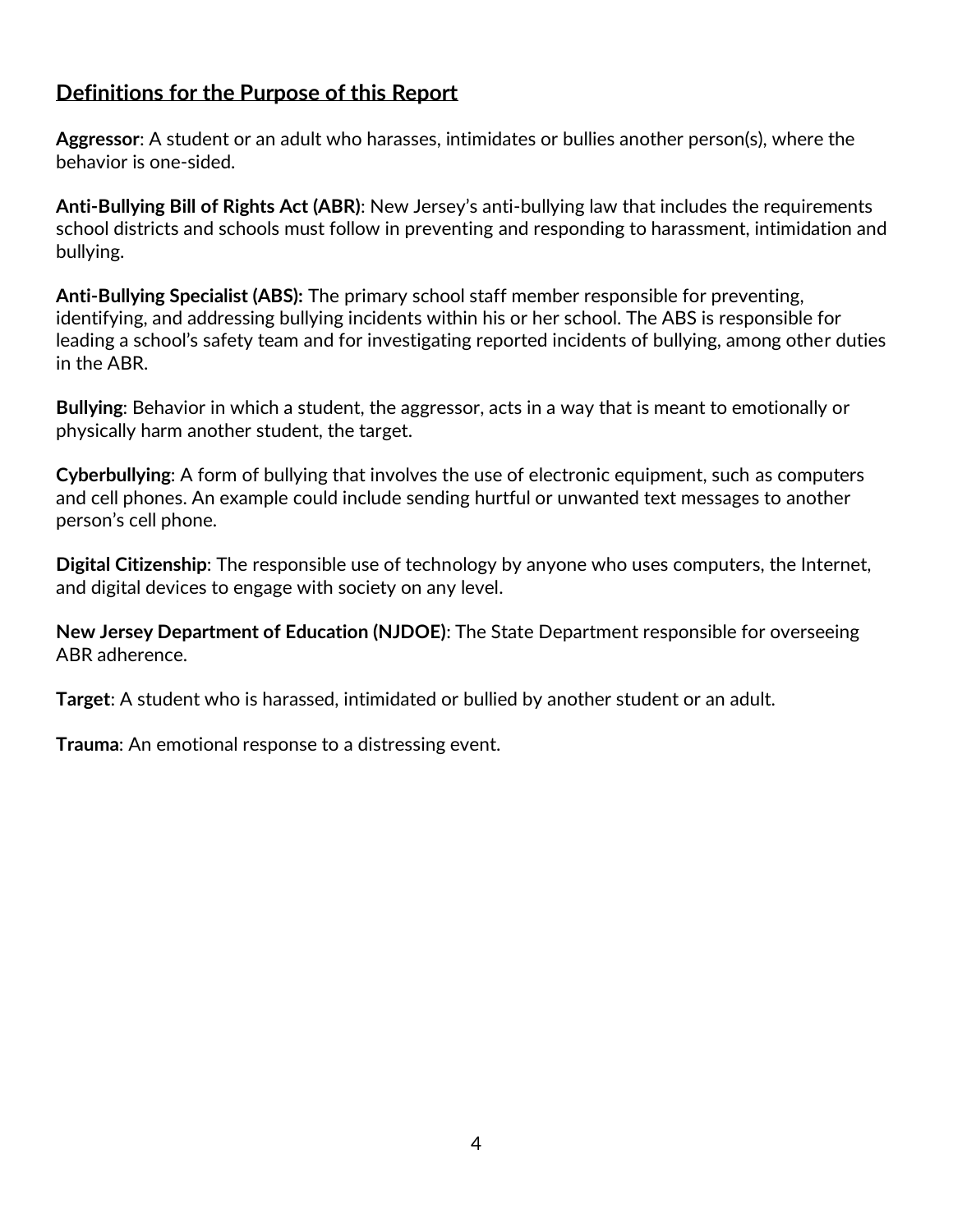# **Task Force Recommendations**

This report is a summary of the ideas developed by the Task Force that individual schools, school districts, the State of New Jersey, and the federal government can implement to address bullying from kindergarten through the college level. The Task Force has focused on addressing bullying by making the following recommendations:

- I. Redefine the New Jersey definition of bullying.
- II. Improve investigations into bullying incidents.
- III. Improve and expand training for teachers and staff.
- IV. Incorporate mental health services into the school setting.
- V. Address cyberbullying earlier and beyond school settings.

#### **I. Redefine the New Jersey definition of bullying**

*Problem:* The Task Force finds that the current harassment, intimidation and bullying (HIB) definition can leave many incidents up to the interpretation of the ABS, which varies across schools and districts. Without increased guidance, the ABS may be compelled to investigate an incident that does not reasonably constitute bullying or to dismiss incidents that do reasonably constitute bullying.

*Task Force Solution:* The Task Force recommends the State of New Jersey consider the following additions to the HIB definition:

- **1. Specifying the bounds of a distinguishing characteristic:** "Distinguishing characteristics" can be interpreted as anything that differentiates targets from aggressors, leaving a school's Anti-bullying Specialist (ABS) to make broad interpretations of the law.
- **2. Including motivation behind aggressor actions:** Age, disability, and repetition of action can make a significant difference in whether an action is an effective use of the time and resources that an investigation requires. Allowing an ABS to factor the motivation behind an action into their evaluation can help them better manage resources that could be spent on other cases. This is regardless of whether or not the target has a distinguishing characteristic.
	- o Example: A student who is six years old that says an offensive term, without realizing the meaning of it, could be managed less severely than if the student was twelve years old and understood that the name was hurtful.
- 3. **Including power imbalances:** Many incidents that warrant HIB investigations are caused by power imbalances or perceived power imbalances, such as social status. Such instances can fall outside the bounds of an investigation if an ABS does not interpret a power imbalance as a distinguishing characteristic.
	- Example: A group of mutual friends teasing each other would not be given the same concern as a group of students picking on a lone individual.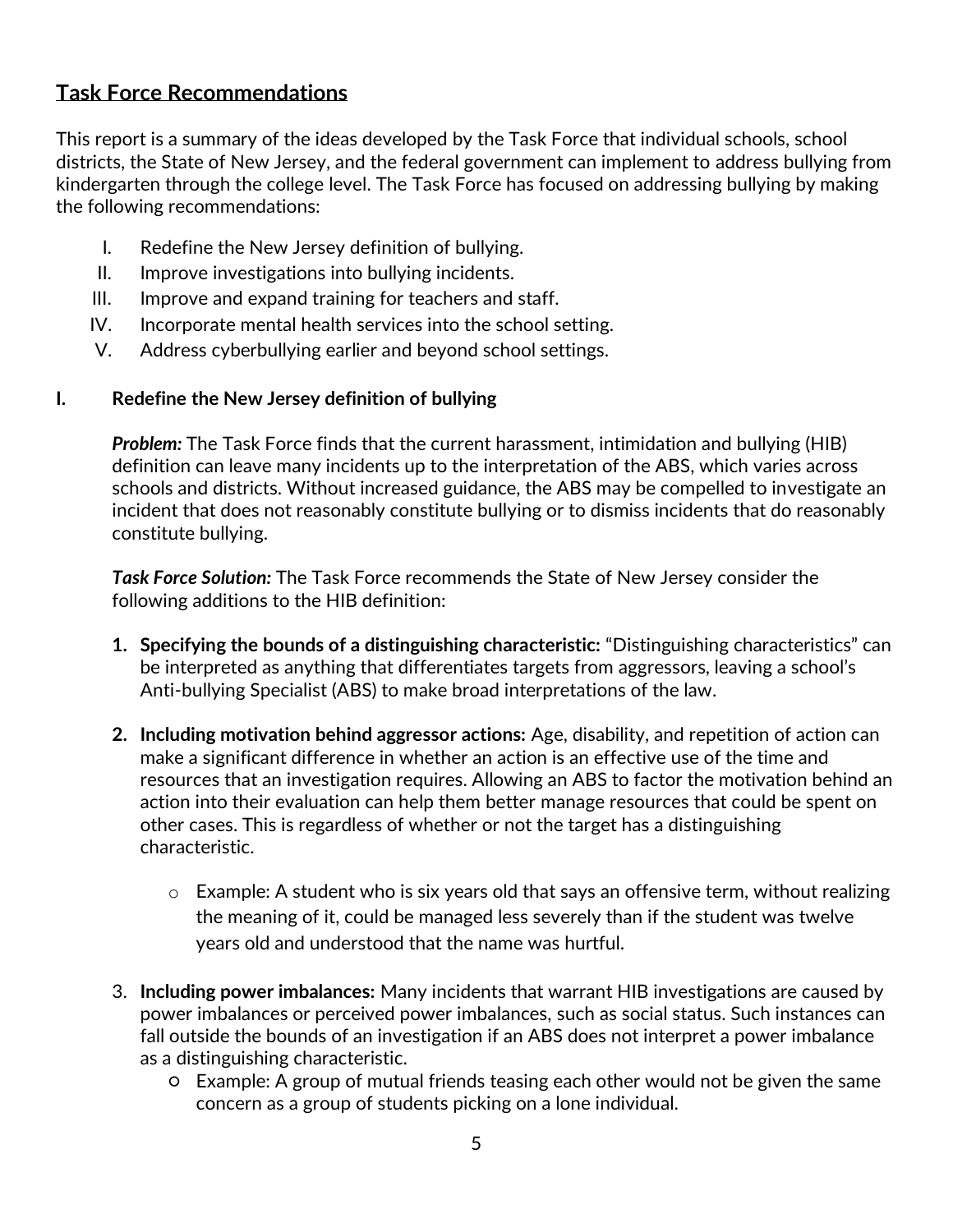- 4. **Using language with a less negative connotation:** Using the word "target" to describe students currently referred to as "victims" is more empowering to targets of bullying incidents.
- **5. Including incidents that occur outside of school:** Although the current HIB definition includes incidents that occur beyond the school campus, the Task Force would like to emphasize the importance of preventing and investigating such events. Because students interact with each other in other community settings, the Task Force believes it could be beneficial for adults who work with children outside of schools to serve on School Safety Committees.

#### **II. Improve investigations into bullying incidents**

The Task Force finds that there are multiple opportunities to improve the way bullying incidents are reported and investigated.

#### *Distinguish Best Use of Investigation Resources*

*Problem:* The Task Force finds that in some cases, schools are disincentivized to report incidents because of the workload this creates and the negative effect it has on the school's reputation. In other cases, ABS feel compelled to start investigations into incidents that meet the criteria established in the definition of HIB, but, in practice, do not warrant an investigation. Targets of bullying incidents are also wary of starting intensive investigations that will draw more attention from aggressors.

*Task Force Solution:* The Task Force recommends that the State of New Jersey consider the following:

- 1. Allowing a third party to advocate on behalf of a student, parent, school district, and/or outside organization and to be used as a resource.
- 2. Requiring the ABS to report the school self-assessment for determining under the ABR directly to the New Jersey State Education Commissioner. This allows the ABS to bypass school administrators and other stakeholders in the individual school's grade.
- 3. Providing more guidance on what constitutes a bullying incident and the intent behind the action.
- 4. Changing the requirements of what is involved to start investigations by creating a tiered system that requires a different level of involvement based on the type and frequency of the offense.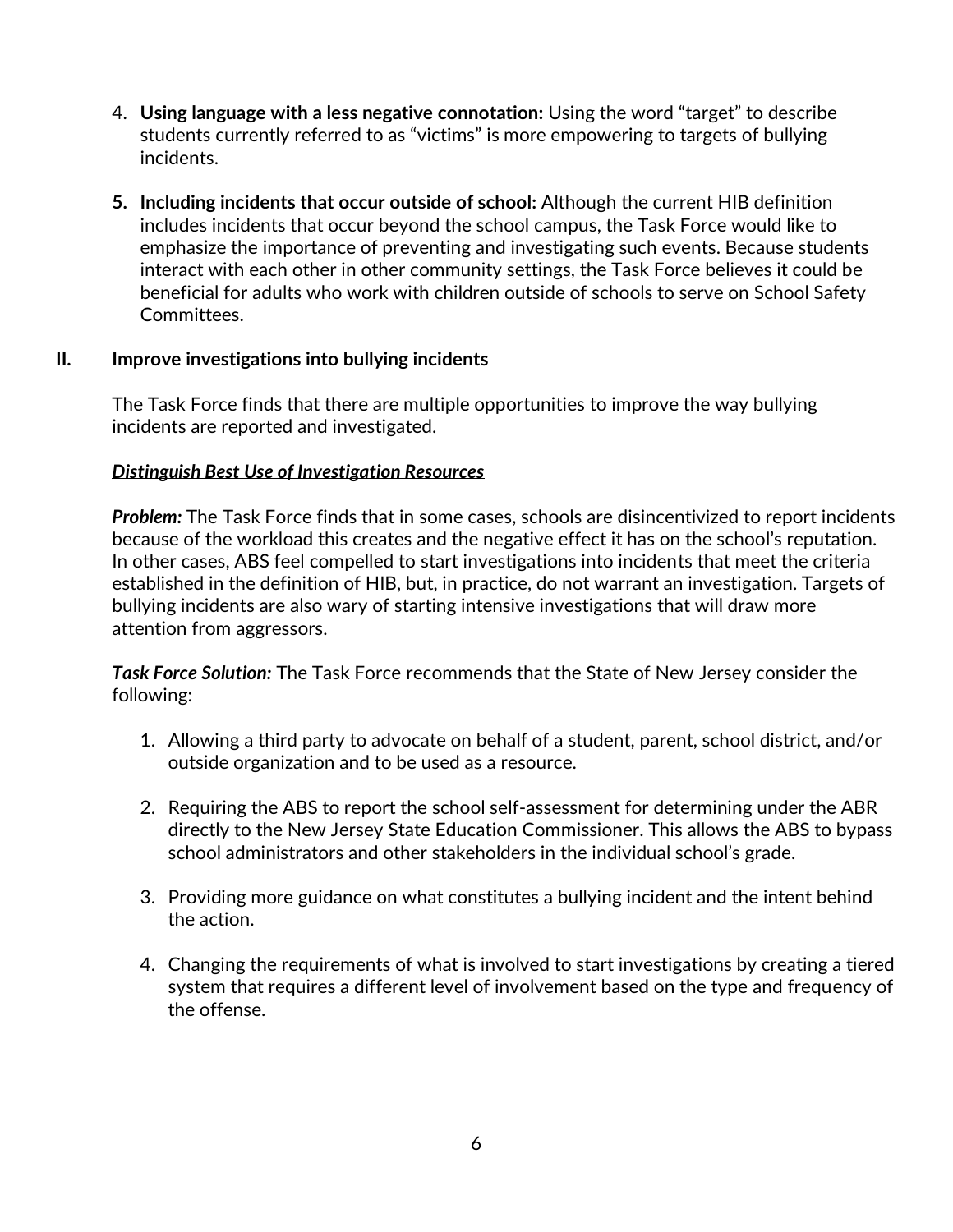#### *Commit More Resources to Investigations*

**Problem:** In many cases, investigations into bullying incidents take an extended period of time to complete. ABS often serve in the position in addition to their other roles in the school and have limited time to address each case. This leads to investigations taking extended periods of time to resolve, which delays mediation and notification of parents.

*Task Force Solution:* The Task Force recommends streamlining investigations by doing the following:

- 1. Having one or more ABS per school district, dependent on student count, whose sole responsibility is to manage all HIB cases across schools and oversee proactive approaches to preventing bullying from occurring.
- 2. Providing funding for a distinct ABS role, if a district-wide ABS is not feasible.
- 3. Providing training or hiring ABS with mental health experience.

#### *Improve Resolutions*

*Problem:* Although ABS commit extensive resources to investigating and resolving bullying incidents, many aggressors continue to initiate bullying incidents and many targets remain affected by the incidents. Additionally, although parents are notified of their child's involvement in a HIB investigation, they are not required to receive information on their rights and resources. Furthermore, the ABR does not require that a school counselor or mental health professional follow up with students involved in bullying incidents.

*Task Force Solutions:* The Task Force recommends the following:

- 1. Making parents aware of their rights and additional resources when they are notified that their child is part of an investigation, as well as in back-to-school materials.
- 2. Integrating mental health professionals into the resolution process to address underlying personal issues that may be motivating aggressor actions.
- 3. Requiring consequences for an aggressor's action to include an educational component or reflective assignment that fosters empathy for the target, and striking a balance with these consequences and punitive measures.
- 4. Requiring mental health professionals or school counselors to follow up with students who have experienced traumatic bullying incidents.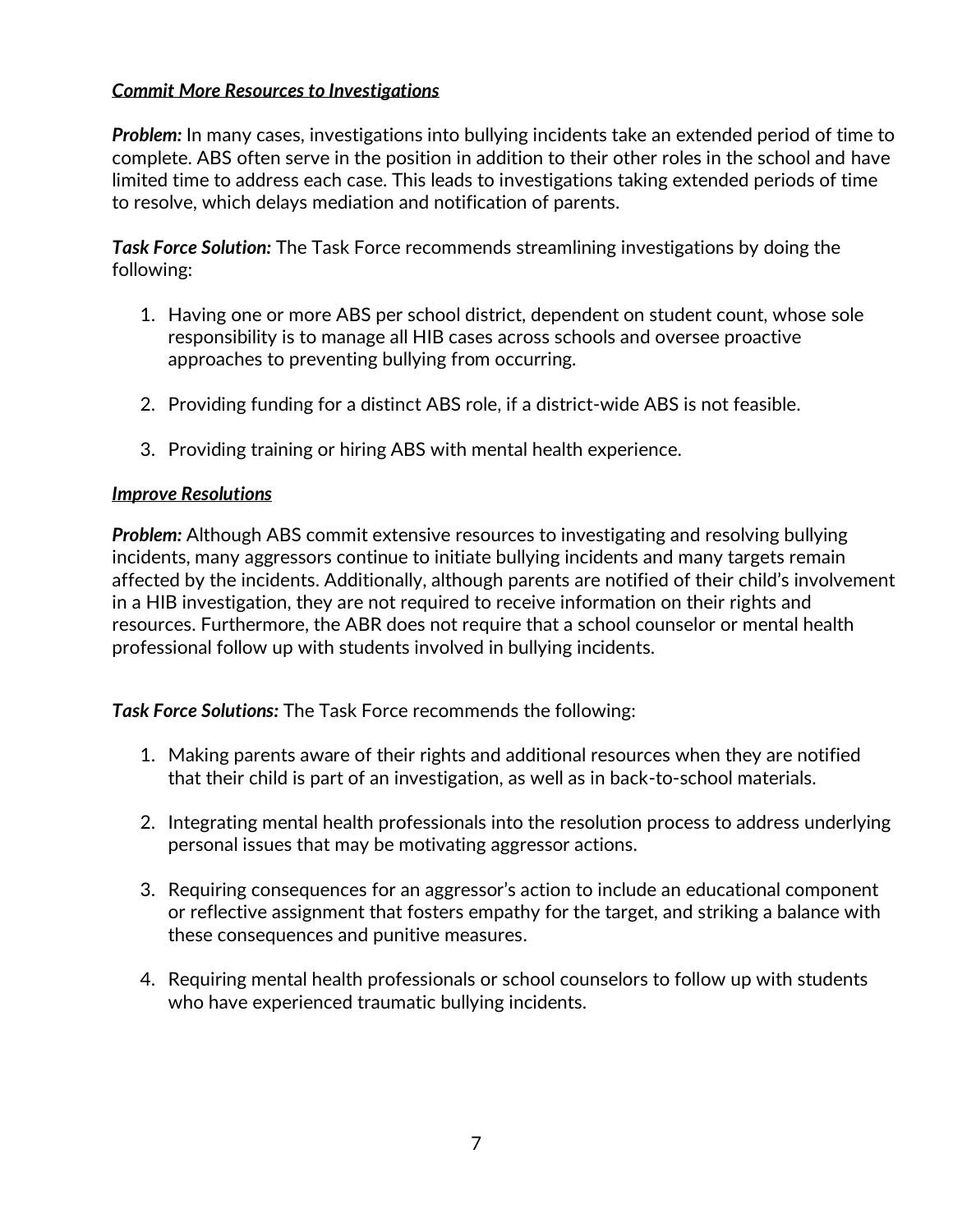#### *Increase Accountability of School Assessments*

*Problem:* Each school is given a grade by the NJDOE to reflect the school's efforts to meet the ABR requirements. The grade is partially determined by the school's self[-assessment,](https://www.nj.gov/education/students/safety/behavior/hib/guidance/pm1819/AppendixB.pdf) which may not be reflective of the bullying conditions in the school.

*Task Force Solution:* The Task Force recommends requiring students to fill out State developed climate surveys to be submitted to the NJDOE. If student reports show signs of a significantly negative environment, the Task Force recommends that the NJDOE investigate.

#### **III. Improve and expand training for teachers and staff**

*Problem:* Many teachers feel uncomfortable and unequipped to help resolve conflicts between students.

*Task Force Solutions:* The Task Force believes this problem can be addressed through the following:

- 1. Improving HIB training for all staff can reduce bullying incidents and ameliorate outcomes.
- 2. Conducting more engaging live and preferable in-person trainings.
- 3. Requiring NJDOE to provide regional trainings that are also open to parents, college officials, professors, and adults involved with organizations that serve children outside of school.
- 4. Requiring trainings at the beginning of the school year and after winter break to take place in an accessible location.
- 5. Offering training on positive school climate, building relationships, and social-emotional learning (SEL) to increase their comfort in addressing conflicts in the classroom before they become bullying incidents.
- 6. Requiring educators to receive this training as part of their degree program.
- 7. Requiring training to be trauma-informed.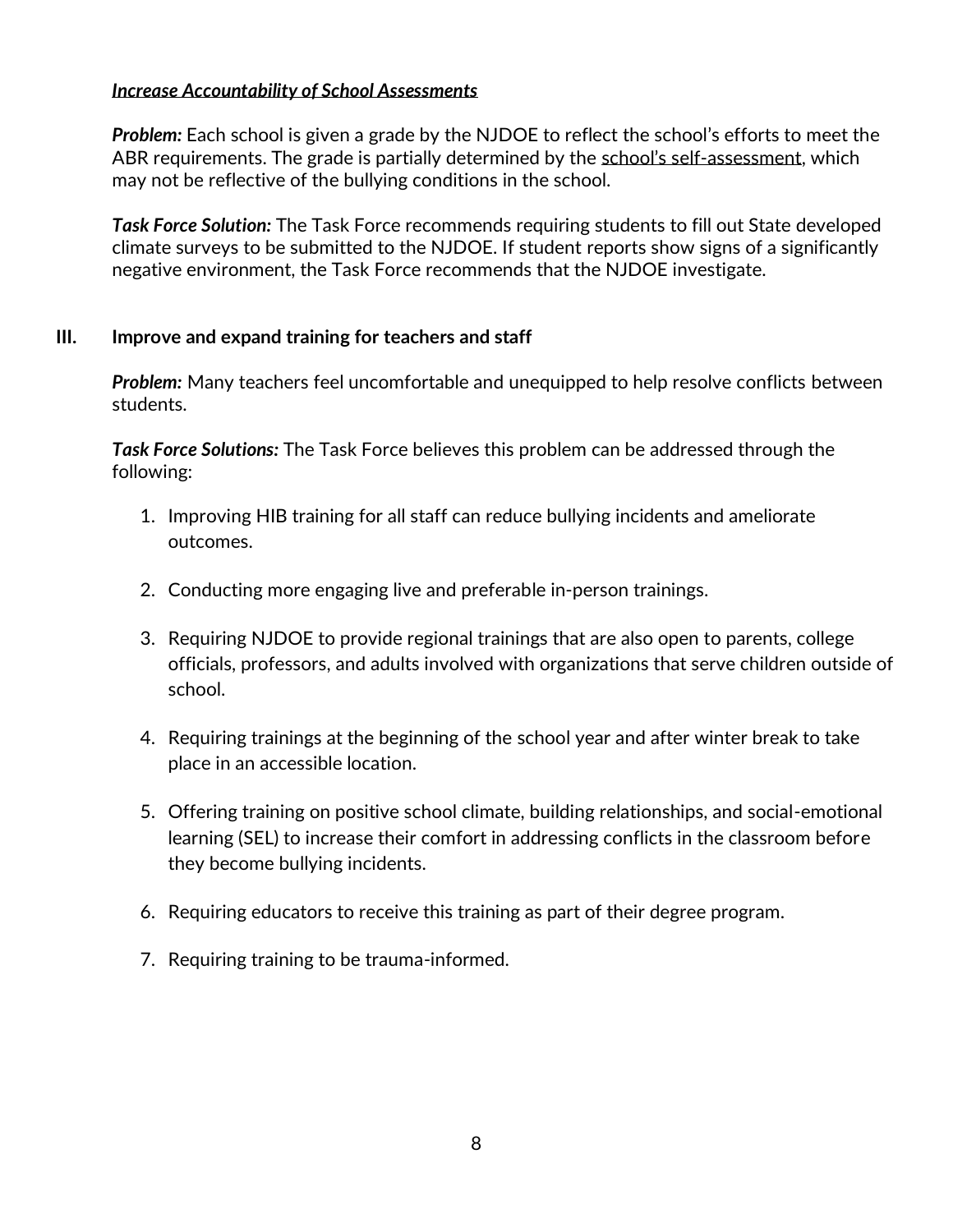#### **IV. Incorporate mental health services into the school setting**

*Problem:* Many aggressors face mental health challenges that result in actions against other students. Many targets can face trauma-related mental health challenges as a result of bullying incidents.

*Task Force Solutions:* The Task Force believe the following recommendations are key to reducing bullying incidents:

- 1. Incorporating mental health services into schools to benefit both aggressors and targets.
- 2. Offering sessions with mental health professionals, social workers, or school psychologists directly in the schools or through telehealth appointments.
- 3. Conducting mental health screening programs to identify students at risk of being aggressors, targets, and those who might be struggling with other mental health issues.

*Problem:* Many schools do not have the resources to provide this level of mental health services.

*Task Force Solutions:* The Task Force recommends addressing limited budgets through the following:

- 1. Increasing federal and state investment available to support personnel and programs that directly address bullying prevention and mental health.
- 2. Creating more opportunities for schools to obtain resources through public-private partnerships and utilizing hybrid investing models that allow clients to use insurance.
- 3. Providing these services to parents and staff.

#### **V. Address cyberbullying earlier and beyond school settings**

*Problem:* Cyberbullying is a persistent and growing form of bullying, especially among younger students. However, some schools do not explicitly acknowledge cyberbullying in their policies or take measures to prevent this form of bullying, because the incidents are occurring at home, where they have fewer resources to address the incidents.

*Task Force Solutions:* The Task Force recommends the following:

1. **Investigating cyberbullying incidents affecting a student:** Supporting schools' efforts to investigate incidents of cyberbullying between students that affects the targets, including incidents that take place outside of school, is important to stopping this behavior. Additionally, adapting bullying prevention and investigation strategies to address bullying occurring on online learning platforms is increasingly critical.